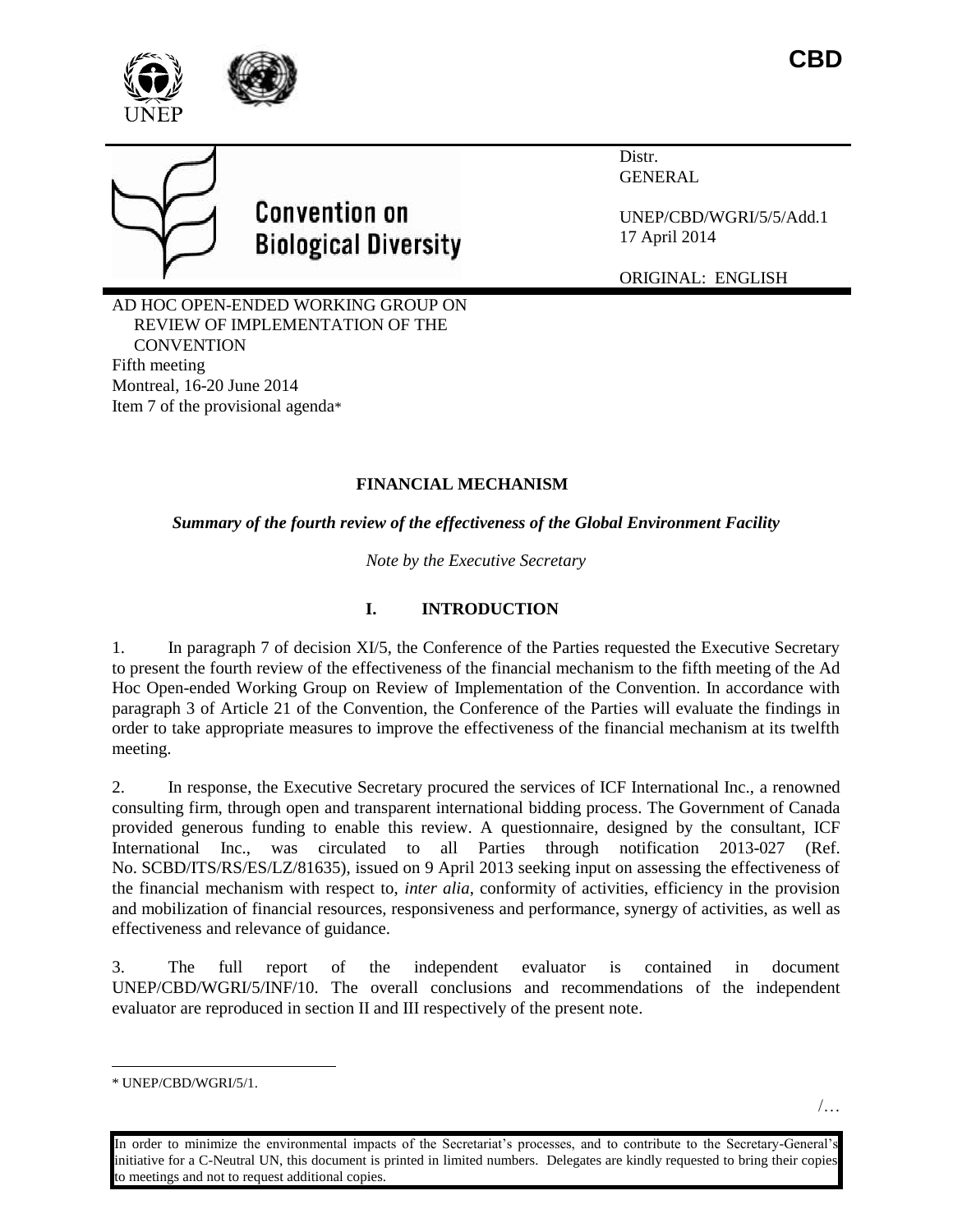4. In accordance with decision X/27, the report of the independent evaluator was communicated to the Global Environment Facility for comments. The comments of the Global Environment Facility on the recommendations of the independent evaluator are provided in section III of the present note.

5. In decision X/27, the Conference of the Parties further decided that, based on the synthesis report and recommendations of the independent evaluator, the Executive Secretary shall prepare, in consultation with the GEF, a draft decision on the fourth review of the financial mechanism, including specific suggestions for action to improve the effectiveness of the mechanism if necessary, for the consideration of the Conference of the Parties at its eleventh meeting. The recommended decision is suggested in section IV of the present note.

## **II. OVERALL CONCLUSIONS**

6. The following reproduces the overall conclusions of the independent evaluator.

#### *A. Methods of analysis*

7. This review was undertaken in accordance with the terms of reference. The review period was agreed upon with the Secretariat of the Convention on Biological Diversity and covers all activities of the institutional structure operating as the financial mechanism, in particular for the period from July 2007 to June 2010. This review therefore considers activities under the GEF-4 replenishment period and part of the GEF-5 replenishment period. Evidence for this review was gathered utilizing both top-down and bottom-up approaches, including (i) a desk study of key documents from the Convention on Biological Diversity, the Global Environment Facility, and other entities; (ii) a portfolio analysis with data from the GEF Project Management Information System (PMIS); (iii) an online questionnaire that was sent to CBD and GEF focal points representing developed and developing country Parties and Parties with economies in transition; and (iv) in-depth stakeholder interviews with the Secretariat of the Convention on Biological Diversity, the Secretariat of the Global Environment Facility, GEF Evaluation Office (EO), the United Nations Development Programme (UNDP), the United Nations Environment Programme (UNEP), the World Bank, and a small sample of donor and recipient country Parties.

## *B. Main conclusions*

*Conclusion 1*: The Conference of the Parties has made measurable improvements in consolidating older guidance to the GEF during this review period, but the number of new items of guidance adopted at each Conference of the Parties is still consistently high.

8. From 1994 through 2012, a total of 328 items of guidance have been provided from the Conferences of the Parties to the Convention on Biological Diversity to the Global Environment Facility. At each Conference of the Parties since 2002, the Convention on Biological Diversity has issued a greater amount of guidance to the Global Environment Facility than any other convention.

9. During this review period, the Conference of the Parties has made measurable improvement in consolidating historical guidance to the Global Environment Facility. In its decision IX/31, the Conference of the Parties requested that the Secretariat identify obsolete, repetitive, and overlapping guidance and prepare an updated compilation of the existing guidance to the financial mechanism. The final compilation of guidance was approved by decision X/24, successfully condensing all guidance from COP-1 through COP-9.

10. Despite this improvement, the new guidance to the financial mechanism that was then adopted at COP-10 and COP-11 includes some repetitive guidance. In addition, while the quantity of new items of guidance adopted at each Conference of the Parties did not increase from COP-9 through COP-11, it has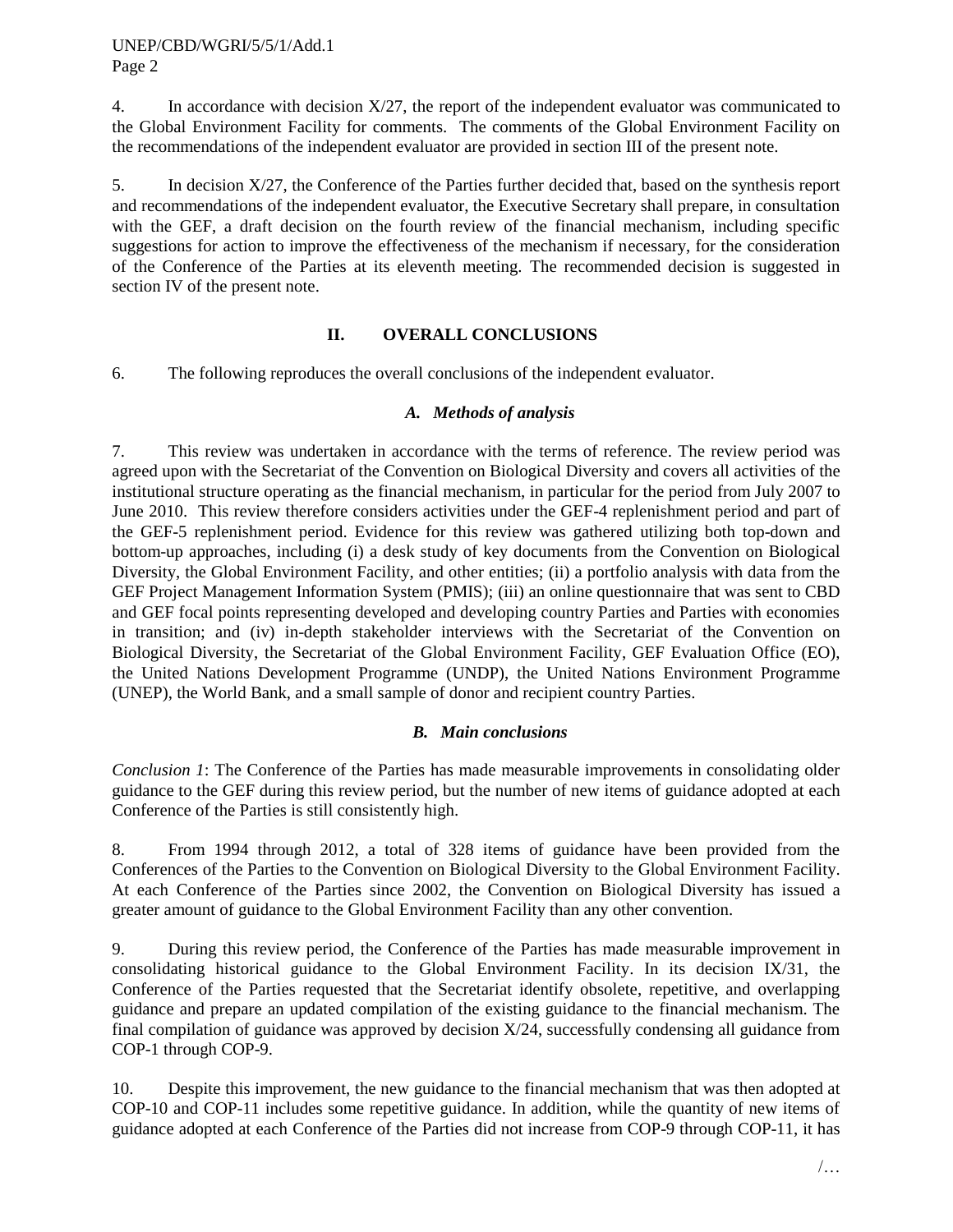remained consistently high. Over 130 pieces of guidance were provided to the GEF during this review period.

*Conclusion 2*: Strategic prioritization of COP guidance remains an issue for the Convention on Biological Diversity. The Convention does not rank its guidance in order of importance, nor identify funding quotients associated with guidance. This lack of prioritization may result in fragmentation of limited GEF resources and achievement of limited impact in many areas, as opposed to concentrated impact in a few areas.

11. The Convention on Biological Diversity identifies a high number of specific areas to be supported by GEF financing, but does not rank its guidance in order of importance, nor does it identify the proportion of funding it would like directed towards its priority. The first report of the Fifth Overall Performance Study of the GEF (OPS-5) found that the lack of strategic prioritization has been more pronounced for the Convention on Biological Diversity than for other conventions.

12. The Convention on Biological Diversity provided more direction to the GEF regarding prioritization when the Conference of the Parties agreed upon a four-year framework for programme priorities related to utilization of GEF resources for biodiversity for the period from 2010 to 2014, at COP-9. This framework outlined six programme priority areas for the GEF, and stakeholder feedback suggests that this was an effective input to the negotiations for the fifth replenishment of the GEF.

13. The input to the sixth replenishment of the GEF, agreed at the eleventh meeting of the Conference of the Parties, was a reiteration of the Strategic Plan for Biodiversity 2011-2020 and corresponding Aichi Biodiversity Targets. In consultations, GEF focal points and the GEF Secretariat raised the point that the Strategic Plan for Biodiversity 2011-2020 is an all-encompassing framework for global progress on biodiversity. It was further noted that some targets are broader than those previously included in the four-year framework of programme priorities related to utilization of GEF resources for biodiversity for the period from 2010 to 2014. It was noted that from the GEF perspective, the Strategic Plan for Biodiversity 2011-2020, including the Aichi Biodiversity Targets, did not set priorities for how the GEF should focus in the upcoming four-year period, which was noted as a difficulty in the development of the GEF-6 strategy. As GEF resources are limited, this lack of prioritization may result in a fragmented approach, leading to a choice between achievement of limited impact in many areas, or a more concentrated impact in a just few areas.

*Conclusion 3*: The GEF has been largely responsive to guidance from the Conference of the Parties, within its means, in the GEF-4 and GEF-5 Focal Area Strategies, project approvals, and GEF reports to the Conference of the Parties.

14. Overall, the GEF has been largely responsive to guidance from the Conference of the Parties. In its report to the ninth meeting of the Conference of the Parties, the GEF began including a table that details its response to each piece of COP guidance, which is a notable improvement for Parties to track if guidance from the Convention is being followed. The GEF has also taken measures to improve reporting on results since the last review period.

15. COP guidance is also reflected in GEF strategies. The three objectives of the Convention align well with the GEF's objectives in both the GEF-4 and GEF-5 Biodiversity Focal Area Strategies, and the GEF-5 Focal Area Strategy covers all areas noted in the four-year framework of programme priorities related to utilization of GEF resources for the period from 2010 to 2014.

16. However, GEF activities have not addressed all pieces of COP guidance during this review period. Some requests are perceived as not being within the GEF's mandate as they may not generate global environmental benefits, and others may be outside its control when Parties do not prioritize certain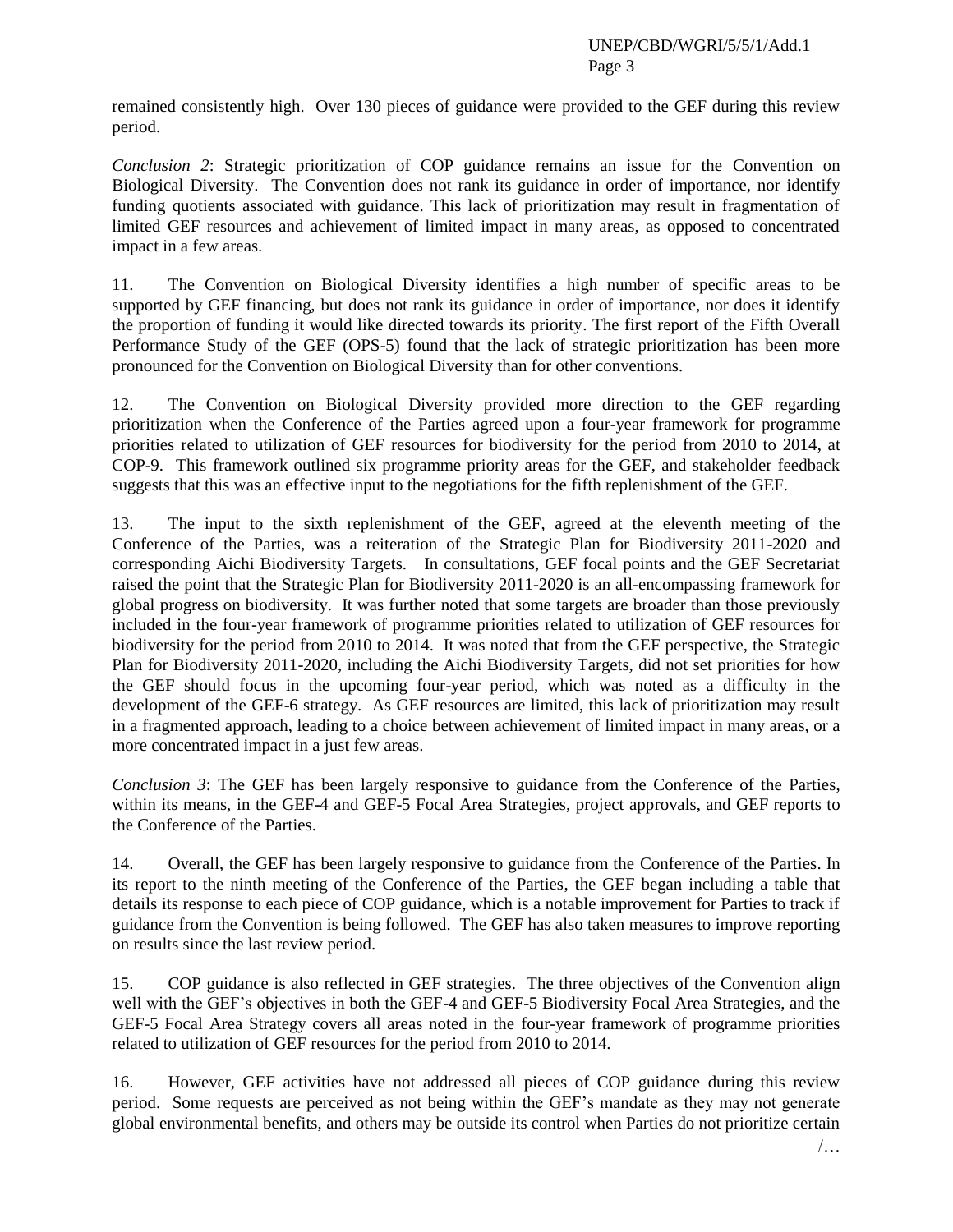thematic areas. For instance, during this review period, no countries submitted projects that explicitly addressed certain pieces of COP guidance related to the Global Strategy for Plant Conservation (GSPC), the Global Taxonomy Initiative (GTI), and National Biosafety Framework (NBF) implementation projects.

*Conclusion 4*: While the total allocation of GEF funds to the biodiversity focal area has been largely predictable, the allocation of funding to individual countries has been less predictable, with predictability increasing from GEF-4 to GEF-5 due to the replacement of RAF with STAR.

17. The total allocation of GEF funds to the biodiversity focal area has increased over time, growing from \$930 million under GEF-2 to \$1,200 million under GEF-5, and representing between 30 and 37 per cent of total GEF funds. During this review period, the portion of biodiversity funding allocated to megadiverse, least developed countries (LDCs), small island developing States (SIDS), and countries with economies in transition (EITs) has remained roughly the same (assuming countries in the group under GEF-4 receive an equitable share of the group allocation).

18. While total funding for biodiversity has been generally predictable, the allocation of funds to individual countries has been more variable during this review period due to the use of different allocation frameworks under GEF-4 and GEF-5. Under GEF-4, the Resource Allocation Framework (RAF) was used to allocate biodiversity funding to countries individually and as a group. Under GEF-5, this framework was replaced by the System for Transparent Allocation of Resources (STAR), which only allocates funding to countries individually. Stakeholders largely agree that the STAR is a more transparent, predictable, and flexible system for resource allocation than RAF. Of the GEF and CBD focal points that were surveyed, 75 per cent agreed or strongly agreed that the transition from RAF to STAR has resulted in greater transparency, while 82 per cent agreed or strongly agreed that the transition has resulted in more predictable financial resources. Over 60 per cent of the GEF and CBD focal points surveyed also agreed or strongly agreed that under STAR there is greater flexibility in resource utilization. The GEF Evaluation Office has recently performed a mid-term evaluation of STAR, which may lead to adjustments in the framework moving forward.

*Conclusion 5*: The GEF has been effective in funding enabling activities, although opinions are mixed on whether adequate funding has generally been provided for developing country Parties and Parties with economies in transition to meet the agreed full incremental costs to them of implementing measures which fulfil the obligations of the Convention. Looking forward, the Convention's Needs Assessments implies that GEF-6 funding levels that are thought to be required to achieve the Aichi Targets and biosafety needs far exceed the amount of funding available through the GEF.

19. During this review period, the GEF has been effective in disbursing available funds. Funds that were allocated to the biodiversity focal area under GEF-4 were almost entirely utilized, and it is expected that the majority of funds allocated under GEF-5 will be similarly utilized. However, there are differing opinions on the adequacy of resources for biodiversity projects. Of the GEF and CBD focal points that responded to the survey for this review, about 58 per cent agreed or strongly agreed that adequate funding was provided for the nationally identified priorities for implementation of the Convention on Biological Diversity under GEF-5, while only 44 per cent agreed or strongly agreed that adequate funding was provided under GEF-4. The difference between replenishment periods may be explained by the total quantity of funding allocated to the biodiversity focal area in each period. Total funds increased by \$200 million from GEF-4 to GEF-5.

20. Compared to previous replenishment periods, the number of enabling activities has significantly increased under GEF-5, with enabling projects representing roughly 25 per cent of the total number of biodiversity projects. This increase is due to discrete direction by the Conference of the Parties, per decisions VIII/18 and X/25, to provide funding to support the updating of national biodiversity strategies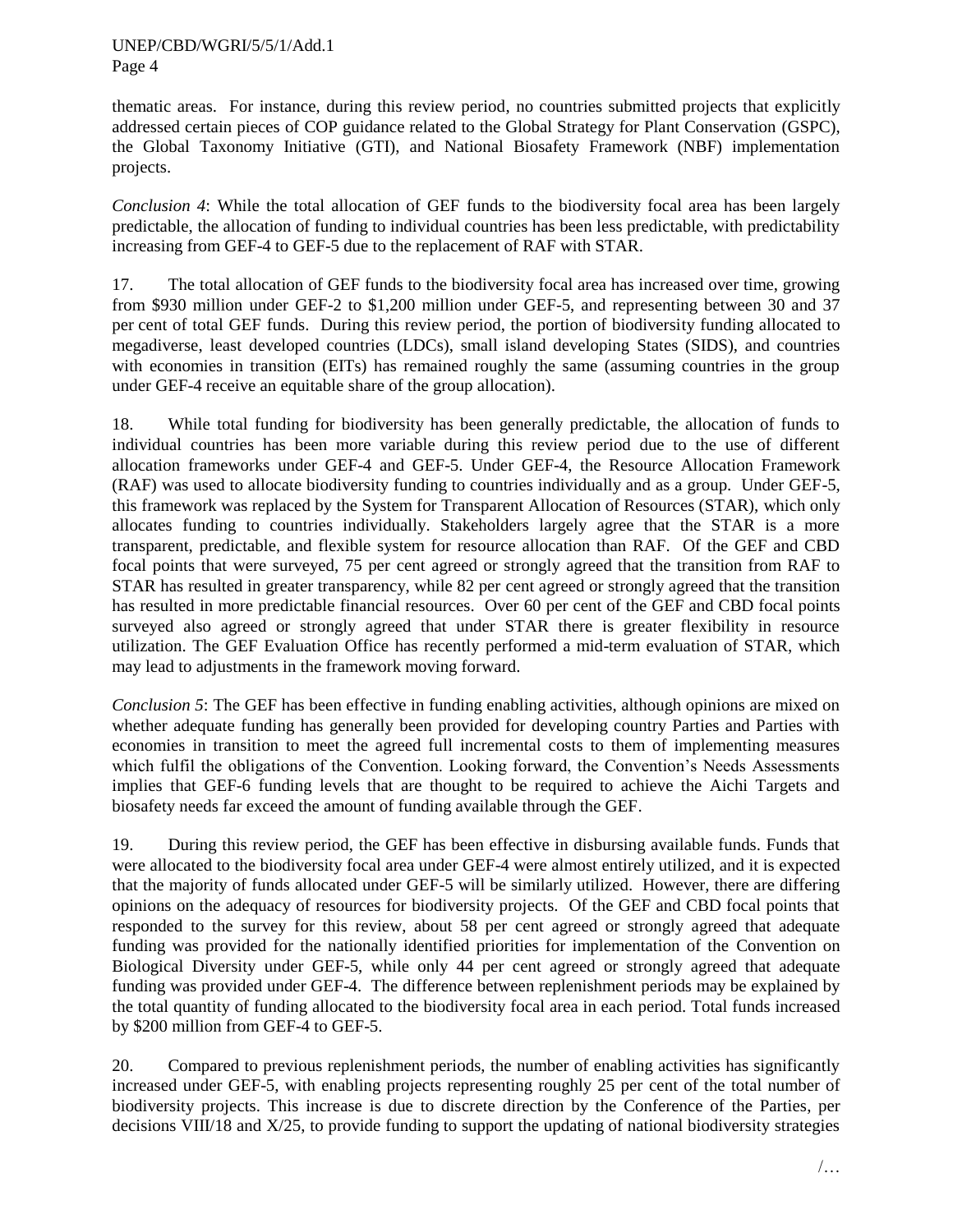and action plans (NBSAP) and related enabling activities (e.g., fifth national reports). There is general agreement that the GEF has been successful at funding these activities.

21. The Convention's first needs assessment—conducted for the sixth replenishment period of the GEF—suggests that countries believe that \$16 to \$40 billion is required in GEF-6 to achieve the Aichi Biodiversity Targets and biosafety needs, an amount that far exceeds the amount of funding available through the GEF.

*Conclusion 6*: The GEF has helped to mobilize new and additional financial resources at the project level to support implementation of the Convention on Biological Diversity, although opportunity exists to do more.

22. In total, since the beginning of the GEF, biodiversity projects funded by the GEF through March 2013 anticipate attracting more than \$11 billion in cofinancing. While the ratio of anticipated cofinancing to GEF biodiversity funding has gradually increased over time, the average cofinancing ratio of 4.14 for the biodiversity focal area is significantly below the ratio for other focal areas. This is attributed to the fact that it is more challenging to attract cofinancing for biodiversity projects compared to other focal areas. Multiple GEF Agencies interviewed raised concerns that that the focus of the GEF on cofinancing ratios has led to increased and undue complexity, or the broadening of project scope to attract cofinancing in some biodiversity projects.

*Conclusion 7*: To date, under GEF-5, country requests and GEF approvals for biodiversity funding have not fully aligned with the notional allocations identified for each objective in the GEF-5 biodiversity strategy.

23. Stakeholders generally agree that the GEF has helped to mobilize additional resources to support implementation of the Convention on Biological Diversity during the review period. Of the GEF and CBD focal points that responded to the survey, 74 per cent agreed or strongly agreed that GEF projects have helped to mobilize additional resources for implementation of the Convention on Biological Diversity. However, given the anticipated needs, a greater emphasis on the mobilization of new and additional resources is required, and the GEF should seek to innovate in GEF-6 to mobilize further resources for biodiversity.

24. As part of the replenishment negotiations for GEF-5, the GEF identified notional allocations for each of the five objectives under the GEF biodiversity strategy. These notional allocations were indications of how much funding would likely be programmed under each objective based upon past phases of the GEF. As requests for biodiversity funding are country-driven, actual programming allocations for each objective of the GEF-5 biodiversity strategy are defined by Parties. To date, requests and approvals for biodiversity funding under GEF-5 do not fully align with the notional allocations.

25. Halfway through GEF-5, more than half of the funding that was notionally allocated to objective 1 (improve sustainability of protected area systems) has been approved for use by the GEF while the amount of funding approved to support objective 2 (mainstream biodiversity conservation and sustainable use) has already exceeded the notional allocation. While protected areas have historically been emphasized in GEF-funded activities, it is expected that mainstreaming will take on more of an equal emphasis in GEF programming in order to achieve the Aichi Biodiversity Targets.

26. Notably, at the midway point of GEF-5, no countries had submitted projects for approval to support objective 3 (build capacity for the implementation of the Cartagena Protocol on Biosafety). Some countries received support for developing their national report for biosafety, but that support falls under objective 5. Some stakeholders interviewed suggested that the use of an allocation framework under GEF-4 and GEF-5 (i.e., RAF and STAR) has contributed to under-requesting of biosafety funding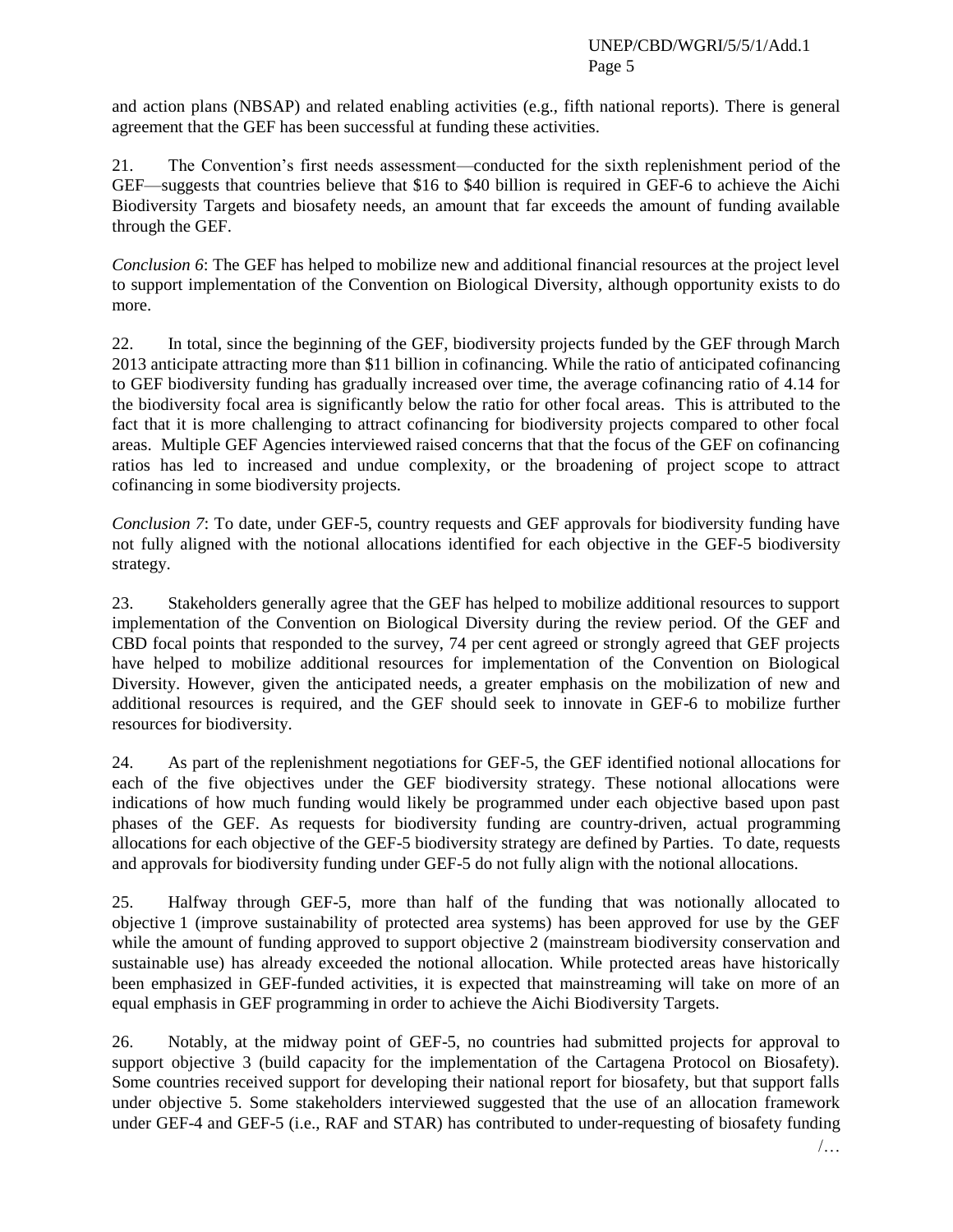because each country receives an allocation and decides which priorities to address with the limited funds. Biosafety may be a lower national priority in some countries: the biosafety focal point is often in the agriculture ministry which is less involved in the prioritization of GEF resources, some countries do not import or export living modified organisms (LMOs), or biosafety may be better addressed through transboundary projects, which can be challenging with the individual country allocations.

27. Of the notional allocation for objective 4 (build capacity on access to genetic resources and benefit-sharing), countries have submitted proposals for funding that has used 16 per cent of the notional allocation. Stakeholders interviewed on this topic expressed a need for more time to understand which capacity-building activities should be undertaken under this objective, but expect greater emphasis on access and benefit-sharing in GEF programming with time. Finally, 43 per cent of the notional allocation for objective 5 (integrate CBD obligations into national planning through enabling activities) has been approved.

*Conclusion 8*: The GEF project cycle is perceived to be more transparent and efficient for biodiversity projects since it was updated in 2007; however, efficiency targets are still not consistently met, and there is room for improvement.

28. There is general agreement among stakeholders consulted for this review that the GEF project cycle has become more transparent and efficient since 2007. Specifically, 67 per cent of the GEF and CBD focal points that responded to the survey agree or strongly agree that the project cycle has become more transparent, while 65 per cent agree or strongly agree that the project cycle has become more efficient.

29. While the project cycle is perceived as more transparent and efficient, in some cases, efficiency targets are not being met. Full-sized biodiversity projects on average have been approved within the targeted elapsed time of 22 months established by the GEF in 2007, yet have exceeded the revised target of 18 months established by the GEF in 2010. Medium-sized projects have on average exceeded the targeted elapsed time of 12 months by more than four months. At the same time, compared to GEF-4, biodiversity projects approved under GEF-5 have taken a significantly shorter time on average to move through the GEF project cycle. Additionally, compared to other GEF Agencies, Asian Development Bank (ADB) and FAO biodiversity projects approved under GEF-4 and GEF-5 on average have taken longer to move through the GEF project cycle.

30. In the Fifth Overall Performance Study (OPS-5), the GEF Evaluation Office found that cofinancing and monitoring and evaluation requirements are contributing to delays in the project cycle. New project cycle reforms were recommended for the GEF-6 period, and in the Management Response to OPS-5, the GEF Secretariat and Agencies agreed that the GEF should explore the feasibility of these recommendations for streamlining the project cycle.

*Conclusion 9*: GEF support for monitoring and evaluation (M&E) at the Convention level could be strengthened, so that GEF M&E provides greater utility for measuring progress in achieving the objectives of the Convention.

31. Results from the biodiversity focal area have frequently been assessed in GEF evaluation products, including Annual Impact Reports (AIRs), Annual Performance Reports (APRs), Country Portfolio Evaluations (CPEs), and Overall Performance Studies (OPS), and evaluation results are adequately transmitted from the GEF Evaluation Office to the Conference of the Parties.

32. However, linkages between monitoring and evaluation at the GEF and the Convention levels could be strengthened. GEF monitoring and evaluation procedures were not designed for reporting at the Convention level and there is no explicit mention of how well Convention objectives have been met in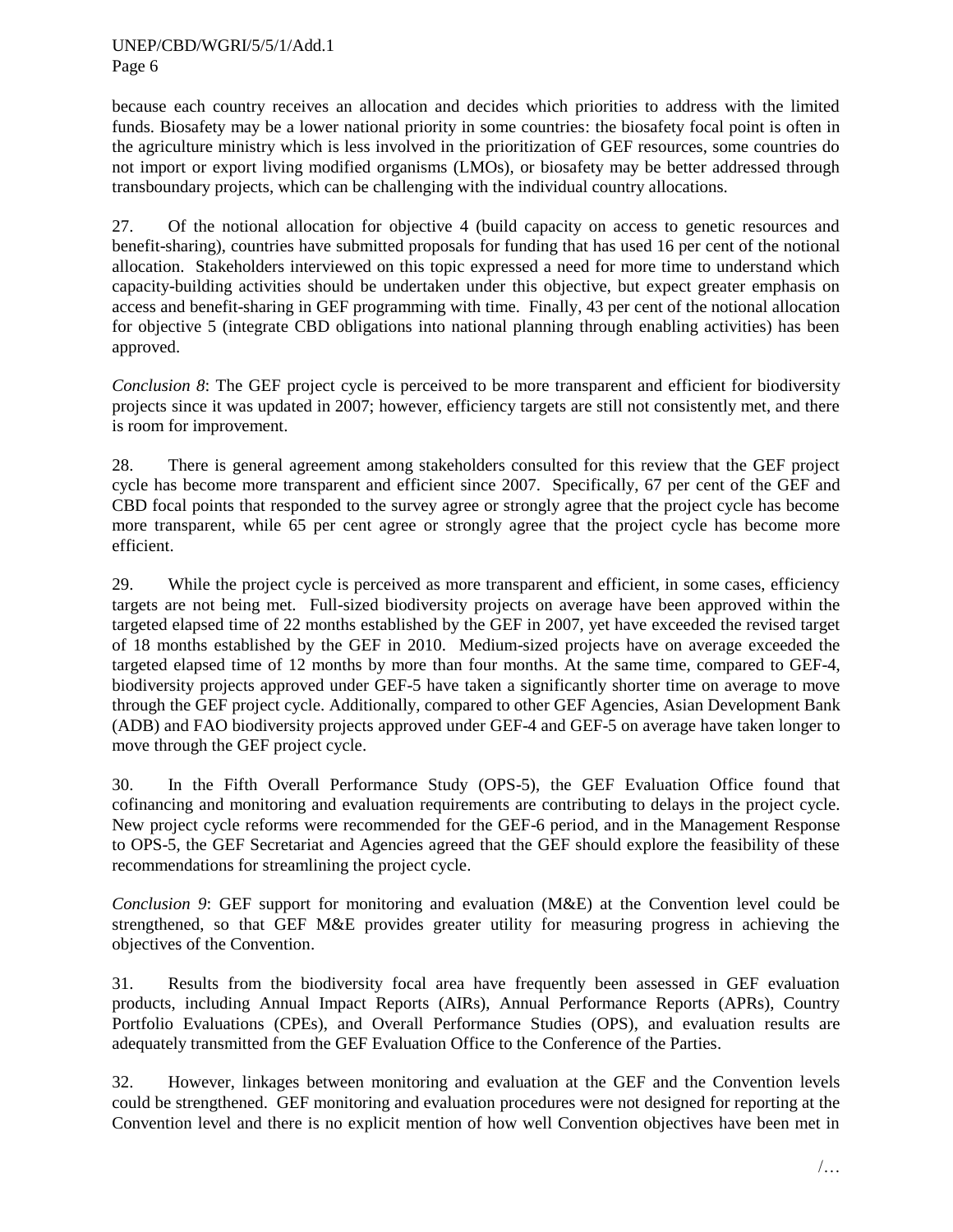Evaluation Office products. Some stakeholders interviewed for this review noted a need for GEF project documents to explicitly identify the link to the NBSAPs, a decision of the Conference of the Parties, or a target, so that the Convention on Biological Diversity may use projects to monitor the achievement of the Aichi Biodiversity Targets for 2020. This is now a requirement in GEF project documentation (i.e., in documentation for Project Identification Form (PIF) and CEO endorsement for full-sized projects and in documentation for CEO approval for medium-sized projects.) Moreover, there are a variety of discussions at the GEF and at the CBD levels regarding the proper indicators that should be reported on for biodiversity programming. There is a need to coordinate these two processes to ensure that GEF indicators line up with what the Parties want in monitoring achievement of the Aichi Biodiversity Targets. Without these linkages, systematic monitoring and evaluation at the Convention level is difficult to accomplish.

*Conclusion 10*: The financial mechanism is funding projects that promote synergies among the Rio Conventions. The amount of biodiversity funding for multi-focal area projects has dramatically increased during this review period, and that trend is expected to continue.

33. There is growing recognition that the three Rio conventions—the Convention on Biological Diversity, the United Nations Framework Convention on Climate Change (UNFCCC), and the United Nations Convention to Combat Desertification (UNCCD)—are fundamentally linked, with mutual dependencies and a concern for many of the same environmental and sustainable development issues. The GEF has promoted synergies among the Rio conventions through a new Sustainable Forest Management (SFM)/REDD+ strategy and through multi-focal area projects.

34. The amount of biodiversity funding that goes toward multi-focal area projects has dramatically increased since GEF-3, and that trend is expected to continue. In GEF-5, nearly half of the funding for the biodiversity focal area has gone toward multi-focal area projects. Over 90 per cent of these multi-focal area projects incorporate either climate change or land degradation components.

35. During this review period, several challenges existed for multi-focal area projects. Synergistic projects had a higher monitoring burden than single focal area projects, and the GEF did not lay out a strategic approach for multi-focal area activities. The GEF is currently working to address these challenges in GEF-6. As the GEF is considering ways to simplify reporting for multi-focal area projects, coordination with the Convention will be necessary to avoid challenges in tracking results and reporting.

#### **III. RECOMMENDATIONS OF THE INDEPENDENT EVALUATOR AND COMMENTS FROM THE GLOBAL ENVIRONMENT FACILITY**

36. The following reproduces the recommendations of the independent evaluator and comments from the Global Environment Facility on those recommendations:

*Recommendation 1*: The Conference of the Parties may wish to streamline guidance to the GEF through a more regular and systematic process. A mechanism such as a working group (e.g., similar to the working group established at WGRI-3 $)$ <sup>1</sup> could be implemented to review new guidance for repetitiveness, amend/remove older items of guidance as appropriate, and develop a more condensed set of guidance to convey to the GEF during or after each Conference of the Parties.

*GEF response*: We welcome any recommendation that streamlines guidance provided to the GEF at each Conference of the Parties.

 $\overline{a}$ 

<sup>1</sup> Note by the Secretariat: The practice has been for an informal group established to assist the Conference of the Parties in preparing a consolidated guidance to GEF.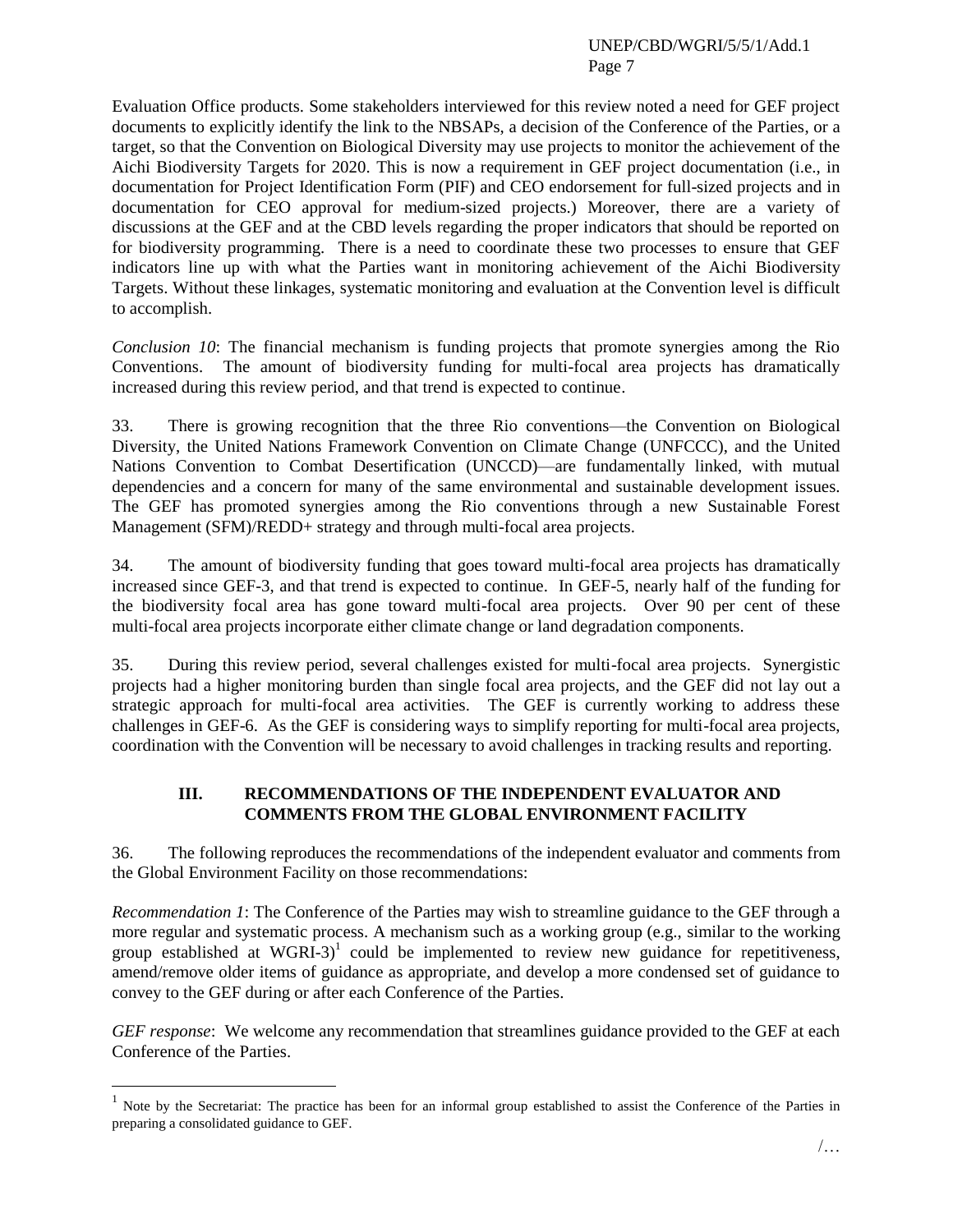*Recommendation 2*: The CBD Secretariat and GEF Secretariat should explore ways that the Conference of the Parties can best utilize the Strategic Plan for Biodiversity 2011-2020 to set priorities for the financial mechanism. In particular, it is recommended that the Conference of the Parties agree upon certain Aichi Targets that are high priority for the GEF to address in the short term.

*GEF response*: The GEF Secretariat welcomes any recommendation to strengthen collaboration with the CBD Secretariat; however, we do not believe it is appropriate for the GEF Secretariat to advise the Conference of the Parties on how to set priorities for the financial mechanism which appears to be the intention of the first sentence of the recommendation. The GEF will continue to respond to any funding priorities that the Conference of the Parties identifies for the GEF, consistent with its mandate, in the guidance from the Conference of the Parties provided to the financial mechanism at each meeting of the Conference of the Parties.

*Recommendation 3*: The GEF and the Conference of the Parties should together continue to explore ways to balance the comprehensiveness and conciseness of the GEF reports, to ensure that they meet the needs of the Parties. Moving forward in addressing the Aichi Biodiversity Targets, new formats focusing on those targets might be explored.

*GEF response*: The GEF Secretariat welcomes any suggestions that will improve the utility of GEF reports to the Conference of the Parties.

Recommendation 4: The GEF should continue to use an allocation framework to predictably and equitably allocate biodiversity funding to individual countries; however, adjustments to the framework should be considered based upon the mid-term evaluation of STAR.

*GEF response*: The Secretariat will be tabling at the May 2014 GEF Council meeting a proposal for the STAR configuration for GEF-6, reflecting the policy recommendations emerging from the GEF-6 replenishment and considering the conclusions and recommendations of the mid-term evaluation of STAR.

*Recommendation 5*: Greater discussion is needed at the Conference of the Parties regarding the role of the GEF in providing funds to achieve the Aichi Targets and in supporting activities under the Cartagena Protocol.

*GEF response*: This is a recommendation to the Conference of the Parties.

*Recommendation 6*: The GEF should continue to focus on resource mobilization (e.g., project cofinancing) while not compromising project goals. The GEF should seek to innovate in GEF-6 to mobilize further resources for biodiversity; strategies may include pursuing business models for biodiversity projects that lend themselves to private investment and that create sustainability by transferring responsibility to private entities.

*GEF response*: The GEF partnership will continue to work diligently to enhance cofinancing in GEF projects and to develop innovative financing models in GEF projects.

*Recommendation 7*: The Conference of the Parties may wish to encourage Parties to submit projects to the GEF related to the Global Strategy for Plant Conservation, and the Global Taxonomy Initiative (GTI) – two areas in which no projects were submitted to the GEF, despite COP guidance that these are priority areas. In addition, requests for biosafety support were limited to national reporting. The GEF should continue to monitor the progress of project approvals in these areas and provide updates to the Conference of the Parties.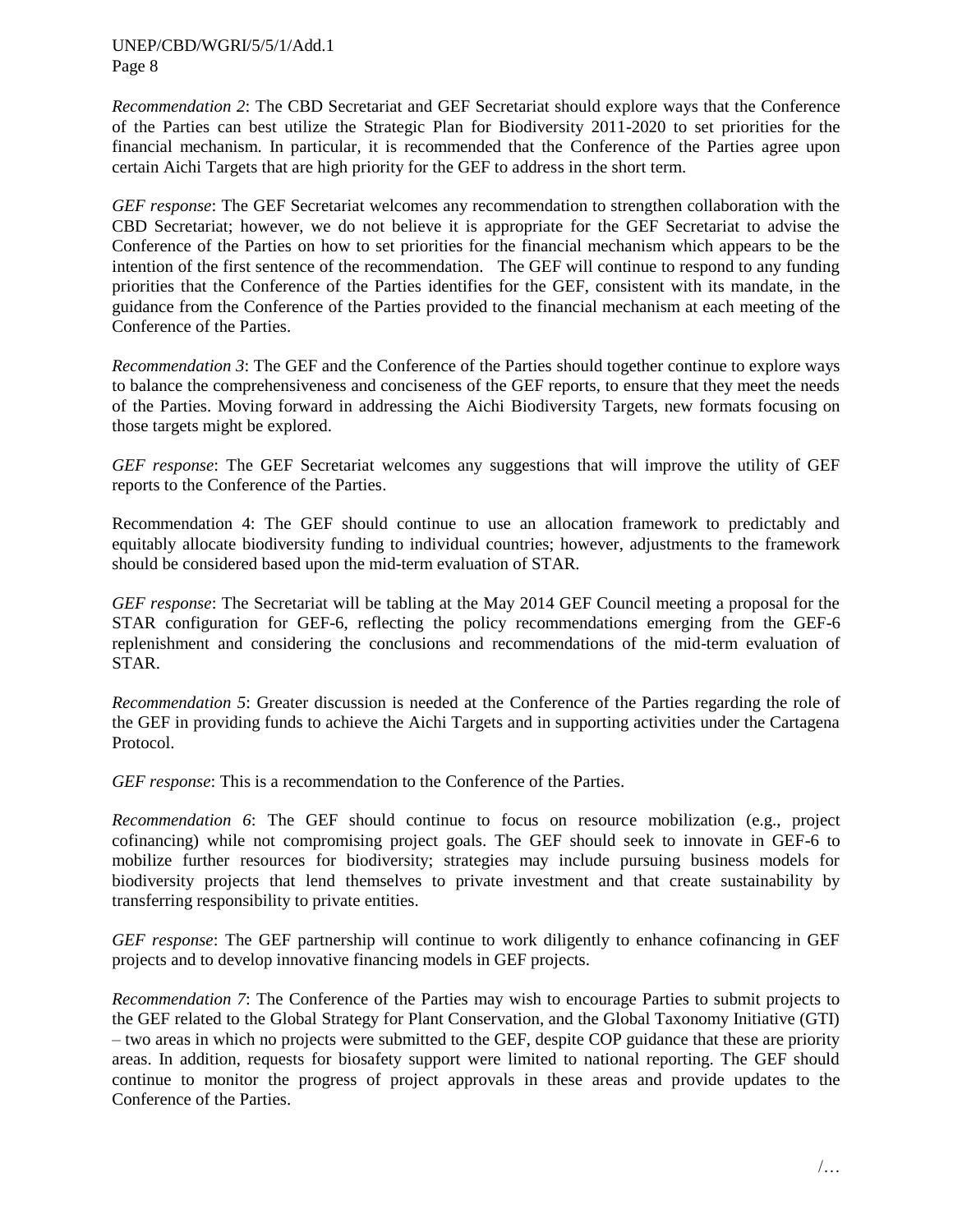*GEF response*: GEF will continue to fund activities within GEF projects that advance the implementation of both GSPC and GTI, when these elements are supportive of the objectives of projects that generate global environmental benefits, consistent with the GEF mandate. During GEF-5, in addition to supporting all countries to meet their national reporting requirements, 10 countries have presented requests for capacity-building support in biosafety and 76 countries are part of a global project that seeks to build effective capacity to participate in the Biosafety Clearing-House.

*Recommendation 8*: The GEF, in collaboration with the Agencies, should continue to streamline the project cycle by adopting reforms related to cofinancing and monitoring and reporting requirements, as suggested by the GEF Evaluation Office in OPS-5.

*GEF response*: The Secretariat, in collaboration with the GEF Agencies, will be proposing for review of the GEF Council at its May 2014 meeting, a revision of the cofinancing policy. At the Council meeting in October 2014, the Secretariat will be proposing for consideration a set of project cycle streamlining measures, and a work plan for implementing the results-based management and knowledge management systems for GEF-6.

*Recommendation 9*: The CBD and GEF should coordinate regarding how to measure progress in achieving the Aichi Biodiversity Targets. The CBD and GEF should consider establishing a more formal mechanism for harmonizing the indicators that are reported on in the biodiversity portfolio.

*GEF response*: The proposed GEF-6 biodiversity strategy includes a series of portfolio-level indicators that can be mapped to the Goals and Aichi Targets of the Strategic Plan for Biodiversity 2011-2020, and that are operationally feasible to implement within a simple, but robust, results-based management framework. Going forward, we welcome being part of any dialogue that can further streamline and harmonize reporting on the GEF portfolio's contribution to achieving the Aichi Biodiversity Targets.

*Recommendation 10*: The Conference of the Parties should consider this rise in multi-focal area programming when providing guidance to the GEF, and should consider how the GEF can best report back to the Conference of the Parties on biodiversity results from synergistic projects.

*GEF response*: This is a recommendation to the Conference of the Parties.

## **IV. SUGGESTED RECOMMENDATIONS FOR THE WORKING GROUP**

37. The Ad Hoc Open-ended Working Group on Review of Implementation of the Convention may wish to recommend that the Conference of the Parties, at its twelfth meeting, adopt a decision along the following lines:

*The Conference of the Parties*,

*Recalling* Article 21, paragraph 3, of the Convention,

*Recalling also* the Memorandum of Understanding between the Conference of the Parties and the Council of the Global Environment Facility,

*Having reviewed* the reports of the Global Environment Facility to the eleventh and twelfth meetings of the Conference of the Parties,

*Having considered* the independent report on the fourth review of the effectiveness of the financial mechanism of the Convention including the recommendations from the independent consultant